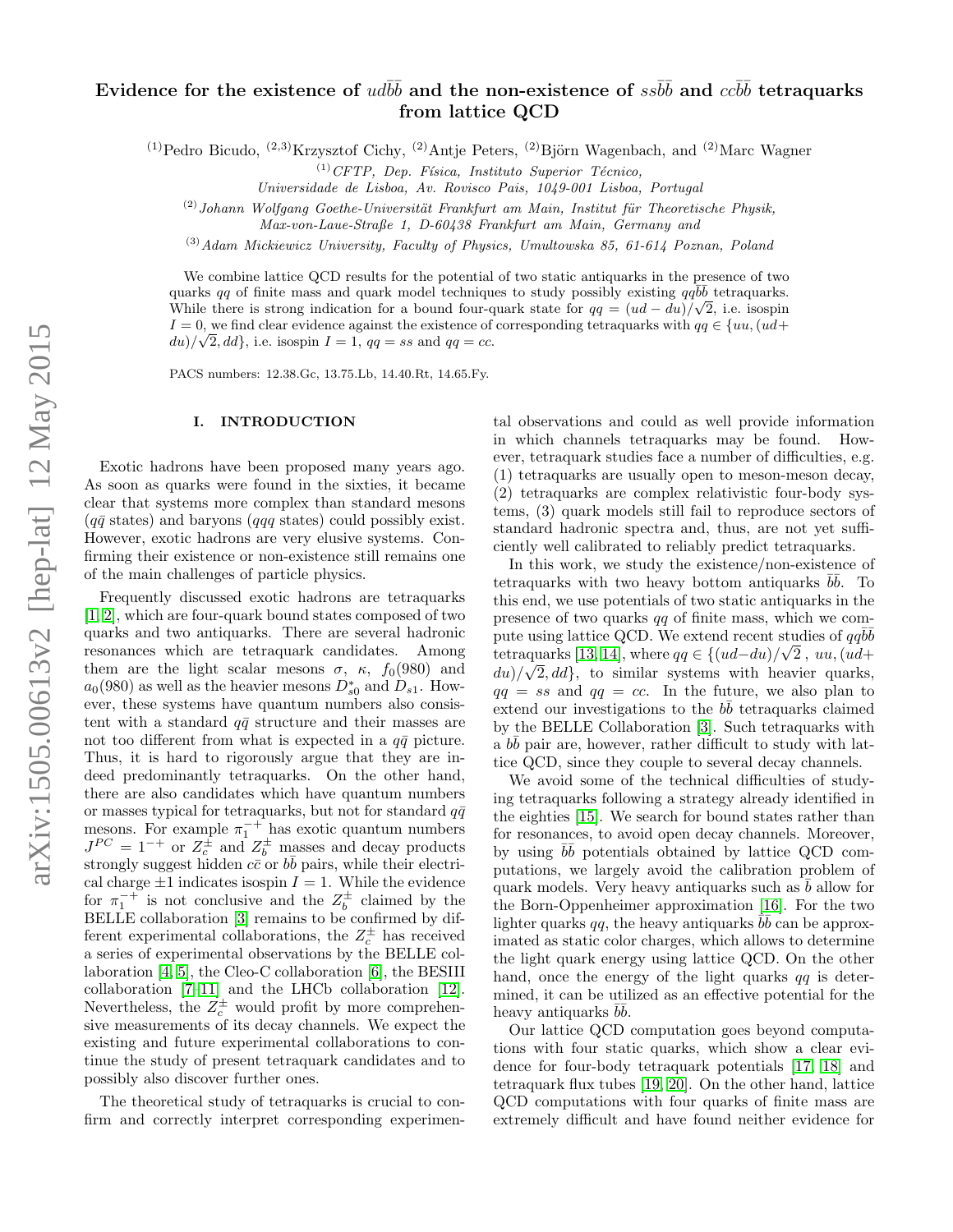charmed tetraquark bound states with  $\bar{u}\bar{d}c$  flavor [\[21\]](#page-10-17) nor for resonances in the  $Z_c$  family [\[22\]](#page-10-18).

This paper is organized as follows. In section [II,](#page-1-0) we briefly review the quark model and discuss qualitative expectations regarding  $qq\overline{b}\overline{b}$  four-quark systems. In sec-tion [III,](#page-3-0) we discuss the lattice QCD computation of  $b\bar{b}$ potentials in the presence of two lighter quarks qq and provide parameterizations of these results by continuous functions. In section [IV,](#page-6-0) we use these parameterizations in model calculations and check for the existence of bound states, which would indicate the existence of tetraquarks. We conclude in section [V.](#page-8-0)

### <span id="page-1-0"></span>II. MODELING THE  $b\bar{b}$  INTERACTION IN THE PRESENCE OF TWO LIGHT QUARKS qq

In the following, we discuss quark model expectations regarding the qualitative behavior of a  $qq\bar{b}\bar{b}$  four-quark systems, where q denotes either a light  $u, d, s$  or c quark [\[49\]](#page-11-0). In particular, we are interested in the  $b\bar{b}$  interaction in the presence of two light quarks  $qq$ . The qualitative expectations are confirmed by corresponding lattice QCD results, which are discussed in section [III.](#page-3-0) The main purpose of these model considerations is to motivate a suitable fit function for the lattice QCD  $b\bar{b}$  potential results, which is used in section [IV](#page-6-0) in the Schrödinger equation to check whether and in which channels bound four-quark states, i.e. tetraquarks, exist.

#### <span id="page-1-3"></span>A. The quark-antiquark / quark-quark potential at small separations

In the original quark model [\[23\]](#page-10-19), the quarkantiquark and the quark-quark (or equivalently antiquark-antiquark) potentials at small separations  $r =$  $|\mathbf{r}_i - \mathbf{r}_j|$  are dominated by one-gluon exchange similar to the Fermi-Breit interaction,

<span id="page-1-1"></span>
$$
V_{ij}(\mathbf{r}_i, \mathbf{s}_i, \mathbf{r}_j, \mathbf{s}_j) = -\frac{C\alpha_s}{4}
$$

$$
\left(\frac{1}{r} - \frac{\pi}{2}\delta^3(\mathbf{r})\left(\frac{1}{m_i^2} + \frac{1}{m_j^2} + \frac{16\mathbf{s}_i \cdot \mathbf{s}_j}{3m_i m_j}\right) + \dots\right) (1)
$$

 $(i, j$  are the (anti)quark indices,  $\mathbf{r}_i$ ,  $\mathbf{s}_i$  and  $m_i$  denote their positions, spins and masses, respectively). Since we are exclusively interested in ground states, we have specialized eq. [\(1\)](#page-1-1) to angular momentum  $l = 0$ . The quark model has been improved (cf. e.g. [\[24,](#page-10-20) [25\]](#page-10-21)), but maintains its main ingredients. C depends on the color orientation of the (anti)quarks, which can be specified by a  $3 \times 3$  matrix Λ. For a quark-antiquark pair  $\bar{q}_i \Lambda q_i$ 

$$
C = +\sum_{a} \text{Tr}\left(\lambda^{a} \Lambda \lambda^{a} \Lambda^{\dagger}\right), \tag{2}
$$

while for a quark-quark pair  $q_i^T \Lambda q_j$ 

$$
C = -\sum_{a} \text{Tr}\left(\lambda^{a} \Lambda \lambda^{a} \Lambda^{\dagger}\right) \tag{3}
$$

with the Gell-Mann matrices  $\lambda^a$ ,  $a = 1, \ldots, 8$ . For example,  $\Lambda_{AB} = \delta_{AB}/\sqrt{3}$  describes the  $q\bar{q}$  color singlet, while  $\Lambda_{AB} = \epsilon_{AB3}/\sqrt{2}$  is one of three independent possibilities to realize a qq color triplet. In Table [I,](#page-1-2) the resulting values for C for the  $q\bar{q}$  singlet and octet and the  $qq$  triplet and sextet color orientations are listed.

| color       | $q\bar{q}$ singlet | $q\bar{q}$ octet | $qq$ triplet   $qq$ sextet                                |                   |
|-------------|--------------------|------------------|-----------------------------------------------------------|-------------------|
| orientation |                    |                  | $\bar{3}$ (and 3)                                         | $\bar{6}$ (and 6) |
|             | $+16/3$            | $-2/3$           | $+8/3$                                                    | $-4/3$            |
|             |                    |                  | $(attractive)   (repulsive)   (attractive)   (repulsive)$ |                   |

<span id="page-1-2"></span>Table I: The color factors C for the  $q\bar{q}$  singlet and octet and the qq triplet and sextet color orientations.

Lattice QCD confirms that the static color singlet potential at small separations  $r$  can be described reasonably well by one-gluon-exchange (cf. e.g. [\[26,](#page-10-22) [27\]](#page-10-23), where a matching of lattice QCD and perturbative results is done). At larger separations, it becomes linear with certain  $1/r$ -corrections due to string vibrations [\[28\]](#page-10-24). One can crudely estimate  $\alpha_s$  appearing in [\(1\)](#page-1-1) by considering the color singlet  $q\bar{q}$ . In that case  $C = +16/3$ , while string vibrations lead to  $V_{ij} \approx -\pi/12r$  at intermediate separations, resulting in  $\alpha_s \approx \pi/16$ . While this estimate is most appropriate for static quarks,  $\alpha_s$  is expected to be somewhat larger for quarks of finite mass [\[24,](#page-10-20) [25\]](#page-10-21).

The only spin dependent term in [\(1\)](#page-1-1) is the hyperfine interaction proportional to  $s_i \cdot s_j$ , which is pathological in the original quark model due to the Dirac delta (cf. eq.  $(1)$ ). In the relativistic quark model, however, this interaction is smoother and, hence, well behaved [\[24,](#page-10-20) [25\]](#page-10-21). Clearly, the interaction is weaker for a spin triplet than for a spin singlet.

To summarize, whether the potential between a quark and another quark or antiquark is attractive or repulsive depends on their color orientation. For small separations it is approximately Coulomb-like with the color factors C collected in Table [I.](#page-1-2) The hyperfine term enhances the interaction for a spin singlet and decreases it for a spin triplet.

## <span id="page-1-4"></span>B. Qualitative discussion of the  $q\bar{q}\bar{b}\bar{b}$  system

For the particular case of the  $qq\bar{b}\bar{b}$  system, where the  $\bar{b}\bar{b}$ pair is significantly heavier than the light  $qq$  pair, we utilize the Born-Oppenheimer approximation [\[16\]](#page-10-12): for the light quarks, the heavy antiquarks can be regarded as static color charges; once the energy of the light quarks is determined, it can be used as an effective potential for the heavy antiquarks. We assume that at small  $\bar{b}\bar{b}$  separations  $r$ , the  $b$  quarks interact according to the quark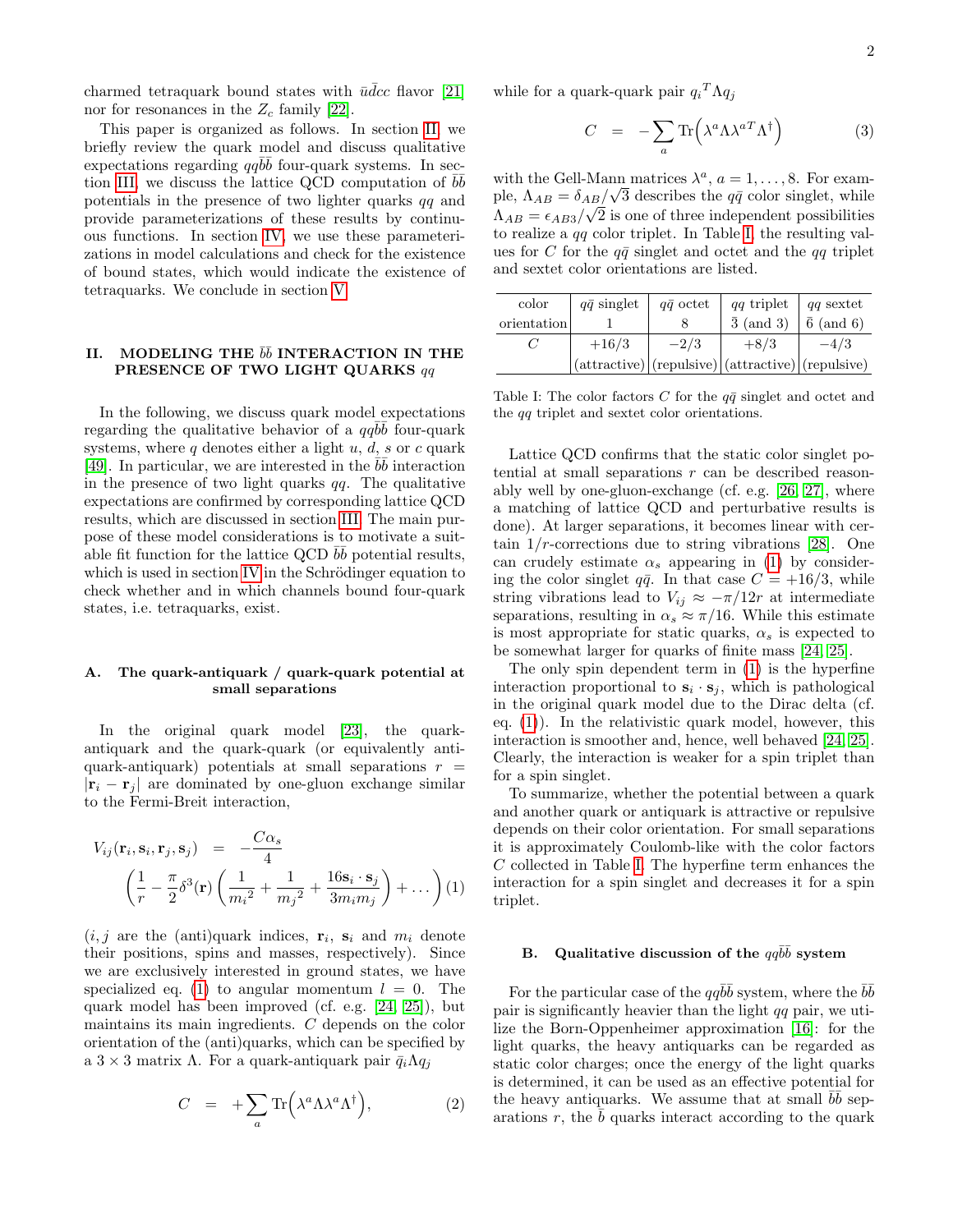model discussed in section [II A,](#page-1-3) while at larger separations their interaction is screened by the light quarks, i.e. the four quarks form two rather weakly interacting  $B_{(s)}^{(*)}$  $(s,c)$ mesons  $(B_{(s)}^{(*)}$  $\mathcal{L}_{(s,c)}^{(*)}$  denotes either a B,  $B^*, B_s, B_s, B_c$  or  $B_c^*$ meson).

Expectations for the  $\bar{b}\bar{b}$  interaction at small separations r



<span id="page-2-0"></span>Figure 1: (Color online) At small  $b\bar{b}$  separations r, the heavy antiquarks  $b\bar{b}$  form an antidiquark, which corresponds to a color triplet. There is essentially no screening of the  $b\bar{b}$  interaction due to the much farther separated light quarks  $qq$ .

- The spin interaction of the  $b$  quarks is quite small and can possibly be neglected, since it is proportional to  $1/m_b^2$  (cf. eq. [\(1\)](#page-1-1)).
- In case of a bound  $qq\bar{b}\bar{b}$  state, i.e. a tetraquark, the antiquarks  $\overline{b}\overline{b}$  are expected to be in a color triplet 3, which is attractive, and not in a color sextet 6, which is repulsive (cf. also Table [I\)](#page-1-2). In other words, at small separations r, the antiquarks  $b\bar{b}$  form an antidiquark as depicted in Figure [1.](#page-2-0)
- Because the complete four quark system  $qq\bar{b}\bar{b}$  necessarily forms a color singlet, the light quarks  $qq$ must be in a color antitriplet 3.
- Since this color antitriplet is antisymmetric, and since the light quarks  $qq$  are assumed to be in a spatially symmetric s-wave, the Pauli principle implies a symmetric spin-flavor structure. This can either be a spin singlet with an antisymmetric flavor combination or a spin triplet with a symmetric flavor combination. Indeed, when studying light  $u$  and  $d$ quarks in the presence of two static antiquarks using lattice QCD, two attractive channels have been found [\[13,](#page-10-9) [29,](#page-10-25) [30\]](#page-10-26). As expected, these are a (spin) scalar isosinglet  $(j = 0, I = 0,$  where j denotes

the spin of the light quarks  $qq$ ) and a (spin) vector isotriplet  $(j = 1, I = 1)$ . The scalar isosinglet is more attractive, as expected from the hyperfine interaction in eq. [\(1\)](#page-1-1), i.e. the lattice QCD results confirm the qualitative quark model expectations.

• When studying two identical light quarks  $qq = ss$ or  $qq = cc$ , which are symmetric in flavor, the only attractive channel is a spin triplet. However, it is conceptually interesting to consider two hypothetical degenerate flavors with the mass of strange or charm quarks and then also investigate spin singlets charm quarks and then also investigate spin singlet<br>with flavor structure  $qq = (s^{(1)}s^{(2)} - s^{(2)}s^{(1)})/\sqrt{ }$ 2 with navor structure  $qq = (s^{(1)} - c^{(2)})/(\sqrt{s})$ 2.

Expectations for the  $b\bar{b}$  interaction at large separations r

- At large separations r, screening of the  $b\bar{b}$  interaction is expected due to the light quarks  $qq$ , as illus-trated in Figure [2.](#page-3-1) When the  $b\bar{b}$  separation is larger than around two times the radius of a  $B_{(s,c)}^{(*)}$  meson, there is essentially no overlap between the wave functions of the light quarks and, consequently, the  $b\bar{b}$  interaction practically vanishes.
- The more massive the light quarks are, the more compact their wave functions in the  $B_{(s,c)}^{(*)}$  mesons, as shown in Figure [2\(](#page-3-1)a), (b) and (c) and, thus, the stronger the screening. In other words, the corresponding  $b\bar{b}$  potential becomes more and more narrow and will at some point not anymore be able to host a bound state. Consequently, for a sufficiently heavy pair of light quarks qq the screening should prevent the formation of  $q\bar{b}\bar{b}$  tetraquarks.

## Quantum numbers of possibly existing  $qq\bar{b}\bar{b}$  tetraquarks

We study exclusively states which correspond for large  $b\bar{b}$  separations to pairs of  $B_{(s,c)}^{(*)}$  mesons in a spatially symmetric s-wave. Therefore, the parity of these states is positive, i.e.  $P = +$  (the product of the parity quantum numbers of the two mesons, which are both negative).

As argued above, the two antiquarks  $b\bar{b}$  are expected to be in an antisymmetric color triplet. Since their flavor is symmetric, their spin  $j<sub>b</sub>$  must also be symmetric due to the Pauli principle, i.e.  $j_b = 1$ . Similarly, for an antisymmetric qq flavor combination, i.e.  $qq = (ud - du)/\sqrt{2}$ ,  $j = 0$ , while for symmetric flavor combinations, i.e.  $qq \in \{uu, (ud+du)/\sqrt{2}, dd, ss, cc\}, j=1$ . The total spin  $\tilde{J}$  of the  $qq\bar{b}\bar{b}$  system is the combination of j and  $j_b$ .

Altogether, the possibly existing  $qq\bar{b}\bar{b}$  tetraquarks we are going to investigate have the following quantum numbers:

• 
$$
qq = (ud - du) / \sqrt{2}
$$
:  
\n $I(J^P) = 0(1^+).$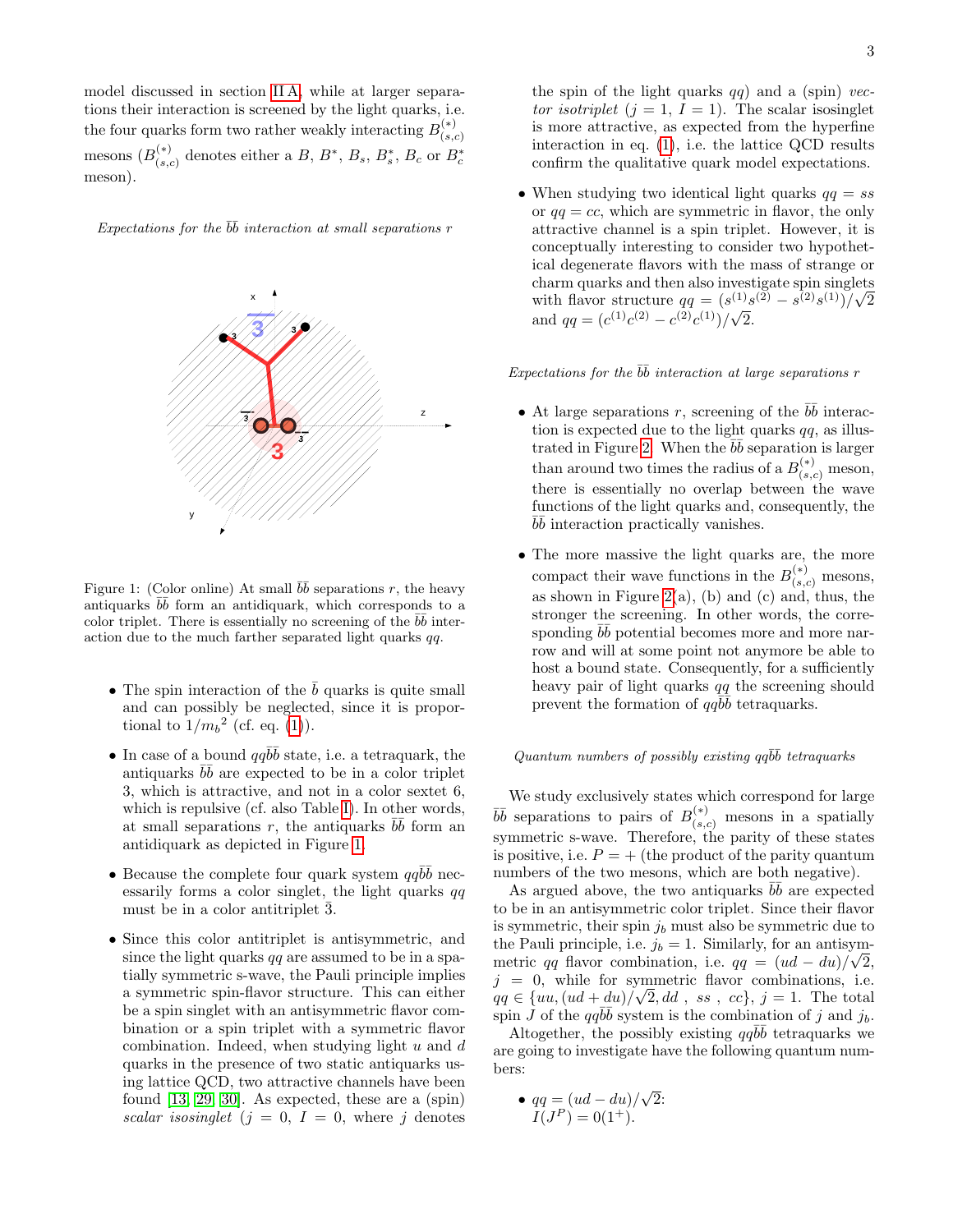

<span id="page-3-1"></span>Figure 2: (Color online). At large  $\bar{b}\bar{b}$  separations r, the  $qq\bar{b}\bar{b}$ system is essentially a system of two  $B_{(s,c)}^{(*)}$  mesons. The color charge of each of the antiquarks  $\bar{b}$  is almost completely screened by one of the light quarks q. (a)  $q \in \{u, d\}$ . (b)  $q = s$ . (c)  $q = c$ .

• 
$$
qq \in \{uu, (ud + du)/\sqrt{2}, dd\}
$$
:  
 $I(J^P) \in \{1(0^+), 1(1^+), 1(2^+)\}.$ 

• 
$$
qq \in \{ss, cc\}
$$
:  
\n $I(J^P) \in \{0(0^+), 0(1^+), 0(2^+)\}.$ 

## <span id="page-3-3"></span>C. Fit function for lattice QCD  $b\bar{b}$  potential results

Using lattice QCD, one can compute  $b\bar{b}$  potentials in the static limit (i.e. for  $m_b \to \infty$ ) from first principles, i.e.

from the QCD Lagrangian (cf. [\[29,](#page-10-25) [30\]](#page-10-26) and section [III\)](#page-3-0). Of course, these potentials can be obtained only for a limited number of discrete separations  $r$ . Therefore, a suitable fit function is required, to interpolate between the lattice QCD results and also to extrapolate beyond them. This fit function is based on the qualitative expectations discussed above and will be used in the Schrödinger equation in section [IV,](#page-6-0) where we determine whether and in which channels bound four-quark states exist.

For two heavy antiquarks  $b\bar{b}$  inside a cloud of two light quarks  $qq$ , i.e. at small  $b\bar{b}$  separations, we expect a Coulomb-like potential of order  $-2\alpha_s/3r \approx -\pi/24r$  corresponding to a color triplet. At larger separations  $r$ , the potential will be screened by the light quarks  $qq$ . This is due to the decrease of the wave function  $\psi$  of each of the light quarks with respect to their separations from the heavy antiquarks. One expects this decrease to follow an exponential of a power of r, i.e.  $\psi \propto \exp(-(r/d)^p)$ , where d roughly describes the size of each of the  $\overline{b}q$  systems, i.e. the size of a  $B_{(s,c)}^{(*)}$  meson  $\leq 0.5$  fm. The parameter p characterizes the radial profile of the light quark wave function inside the  $B_{(s,c)}^{(*)}$  meson. Assuming the  $q\bar{b}$  interaction inside the  $B_{(s,c)}^{(*)}$  meson is dominated by a linear confining potential, one can estimate the parameter  $p$ . In the case, where the quark q is rather heavy, e.g.  $q = c$ , the corresponding non-relativistic Schrödinger equation is solved by Airy functions, resulting in  $p = 3/2$ . A similar but relativistic treatment for a lighter quark yields  $p = 2$  instead.

These considerations suggest the following fit function for lattice QCD  $b\bar{b}$  potential results:

<span id="page-3-2"></span>
$$
V(r) = -\frac{\alpha}{r} \exp\left(-\left(\frac{r}{d}\right)^p\right) + V_0, \tag{4}
$$

where it is expected that  $\alpha \approx 2\alpha_s/3 \approx \pi/24 \approx 0.13$ ,  $d \lesssim 0.5$  fm and  $p \approx 1.5...2.0$ . The constant  $V_0$  is necessary to account for twice the mass of the static-light meson. As will be demonstrated in the following section, this fit function is consistent with lattice QCD results and the crude quantitative expectations for  $\alpha$ , d and p are fulfilled.

### <span id="page-3-0"></span>III. LATTICE QCD COMPUTATION OF THE  $b\bar b$ INTERACTION IN THE PRESENCE OF TWO LIGHT QUARKS qq

To determine the effective  $b\bar{b}$  potential quantitatively, we use lattice QCD and consider the limit of infinitely heavy  $\bar{b}$  quarks, i.e. the static limit. The first lattice computations of such potentials have been performed in the quenched approximation (cf. e.g. [\[31](#page-11-1)[–35\]](#page-11-2)). Recently, also computations with dynamical sea quarks have been performed [\[13,](#page-10-9) [14,](#page-10-10) [29,](#page-10-25) [30,](#page-10-26) [36,](#page-11-3) [37\]](#page-11-4). In this work, we extend our previous computations for light quark combinations  $qq \in \{(ud - du)/\sqrt{2}, uu, (ud + du)/\sqrt{2}, dd\}$ [\[29,](#page-10-25) [30\]](#page-10-26) by similar computations with strange and charm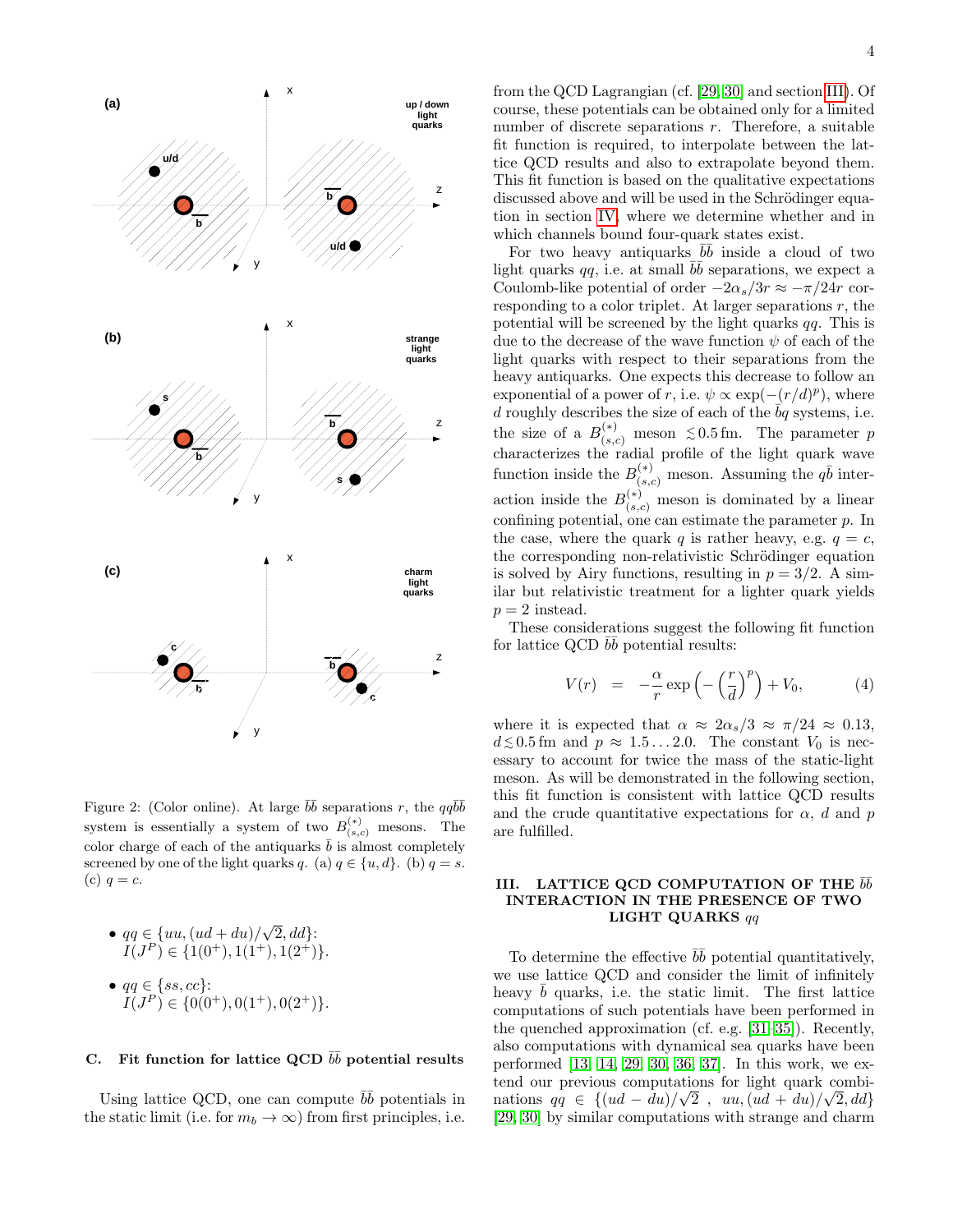quarks, i.e.  $qq \in \{ (s^{(1)}s^{(2)} - s^{(2)}s^{(1)})/\sqrt{\ }$ e. qq ∈ {(s<sup>(1)</sup>s<sup>(2)</sup> – s<sup>(2)</sup>s<sup>(1)</sup>)/ $\sqrt{2}$ , ss, (c<sup>(1)</sup>c<sup>(2)</sup> –  $(c^{(2)}c^{(1)})/\sqrt{2}$ , cc}.

### A. Lattice QCD setup

We have performed computations using two ensembles of gauge link configurations generated by the European Twisted Mass Collaboration (ETMC) with 2 dynamical quark flavors. The quark action is Wilson twisted mass tuned to maximal twist, while the gluon action is treelevel Symanzik improved. Most importantly, this guarantees automatic  $\mathcal{O}(a)$  improvement of spectral quantities, i.e. discretization errors in the resulting  $b\bar{b}$  potentials appear only quadratically in the lattice spacing a. Information about these ensembles is collected in Table [II.](#page-4-0) Further details, in particular regarding their generation, can be found in [\[38,](#page-11-5) [39\]](#page-11-6).

| size                                | $\mu_l$ |     | $ a \text{ in fm}  m_{\pi}$ in MeV configurations |
|-------------------------------------|---------|-----|---------------------------------------------------|
| $3.90 24^3 \times 48 0.0040 $ 0.079 |         | 340 | 480                                               |
| $4.35 32^3 \times 64 0.00175 0.042$ |         | 352 | 100                                               |

<span id="page-4-0"></span>Table II: Ensembles of gauge link configurations used for the computation of  $b\bar{b}$  potentials ( $\beta$ : inverse gauge coupling; size: number of lattice sites;  $\mu_l$ : bare  $u/d$  quark mass in lattice units; a: lattice spacing;  $m_{\pi}$ : pion mass; configurations: number of gauge link configurations used).

For  $b\bar{b}$  potentials in the presence of two light quarks qq with  $q \in \{u, d\}$ , we reuse our lattice QCD results from [\[29,](#page-10-25) [30\]](#page-10-26), which were obtained using the ensemble with the coarser lattice spacing  $a \approx 0.079$  fm. For  $q \in \{s, c\}$ , the  $b\overline{b}$ interaction is screened at significantly smaller  $\overline{bb}$  separations (cf. the discussion in section [II B](#page-1-4) and Figure [2\)](#page-3-1). To be able to resolve the corresponding potentials properly, we decided to use for flavor combinations  $qq \in \{(s^{(1)}s^{(2)}$ we decided<br> $s^{(2)}s^{(1)})/\sqrt{}$ to use for havor combinations  $\frac{a}{2}$ , ss,  $(c^{(1)}c^{(2)} - c^{(2)}c^{(1)})/\sqrt{2}$ 2,  $cc$ } another ensemble with a finer lattice spacing  $a \approx 0.042$  fm. Although the physical extent of the lattice for this ensemble is much smaller than for the other one, this should not introduce significant finite volume effects at the rather small separations we are interested in.

Note that for both ensembles, the  $u/d$  quarks are unphysically heavy, corresponding to a pion mass  $m_{\pi} \approx$  $340 \,\text{MeV}$ . Moreover, there are no s and c sea quarks, i.e. our lattice QCD results are obtained in a partially quenched approximation. For the computation of  $b\bar{b}$  potentials in the presence of light  $s$  and  $c$  quarks, we also use a much smaller number of gauge link configurations. The reason is that the propagators of the heavier s and c quarks introduce less statistical noise than those for lighter  $u/d$  quarks.

## B. Lattice QCD computation of  $b\bar{b}$  potentials

We determine  $b\bar{b}$  potentials in the presence of two light quarks qq from the exponential decay of temporal correlation functions,

<span id="page-4-2"></span>
$$
C(t, |\mathbf{r}_1 - \mathbf{r}_2|) = \langle \Omega | \mathcal{O}^\dagger(t) \mathcal{O}(0) | \Omega \rangle \tag{5}
$$

of four-quark creation operators

<span id="page-4-1"></span>
$$
\mathcal{O}(t) = (\mathcal{C}\Gamma)_{AB}(\mathcal{C}\tilde{\Gamma})_{CD} \n\left(\bar{Q}_C(\mathbf{r}_1)q_A^{(1)}(\mathbf{r}_1)\right) \left(\bar{Q}_D(\mathbf{r}_2)q_B^{(2)}(\mathbf{r}_2)\right)
$$
\n(6)

at sufficiently large  $t_{\min} \leq t \leq t_{\max}$ . Here  $\overline{Q}$  denotes a static antiquark operator approximating a  $b$  quark,  $q$  is a light quark operator,  $A, B, C, D$  are spin indices,  $(1), (2)$ are flavor indices and  $\mathcal{C} = \gamma_0 \gamma_2$  is the charge conjugation matrix. For the static antiquarks, the only relevant variable is their separation. Their spin components can be combined with  $\tilde{\Gamma} \in \{(1-\gamma_0)\gamma_5, (1-\gamma_0)\gamma_j\}, j=1,2,3,$ where the resulting  $\overrightarrow{bb}$  potential does not depend on which  $\Gamma$  matrix is chosen. The spin components of the two light quarks can be coupled in 16 independent ways via  $\Gamma$ , which should be an appropriately chosen combination of  $\gamma$  matrices to realize definite quantum numbers  $|i_z|$  (angular momentum with respect to the axis of separation), P (parity) and  $P_x$  (behavior under reflections across an axis perpendicular to the axis of separation). For a more detailed discussion of symmetries and quantum numbers, cf. [\[29\]](#page-10-25).

Note that the creation operators [\(6\)](#page-4-1), when applied to the vacuum  $|\Omega\rangle$ , do not only generate definite quantum numbers  $(|j_z|, P, P_x)$ , but also a structure resembling two  $B_{(s,c)}^{(*)}$  mesons separated by  $r = |\mathbf{r}_1 - \mathbf{r}_2|$ . Such operators should be well suited to excite the ground state of the corresponding  $(|j_z|, P, P_x)$  sector, in particular for large  $\overline{Q}\overline{Q}$  separations r, where one expects two weakly interacting  $B_{(s,c)}^{(*)}$  mesons (cf. the discussion in section IIB). Note, however, that the arrangement of the four quarks  $qq\overline{Q}\overline{Q}$  in the ground state is decided by QCD dynamics, i.e. automatically realized in the lattice result according to QCD and not by the structure of the employed creation operators. For example, in recent lattice QCD work on tetraquark candidates, it has been demonstrated that operators similar to [\(6\)](#page-4-1) generate significant overlap to a variety of different four-quark structures, including mesonic molecules, diquark-antidiquark pairs and two essentially non-interacting mesons [\[40,](#page-11-7) [41\]](#page-11-8).

In previous computations [\[13,](#page-10-9) [29,](#page-10-25) [30\]](#page-10-26), we have considered light quarks  $q \in \{u, d\}$  (due to technical reasons, the quark mass  $m_{u,d}$  was chosen unphysically heavy corresponding to a pion mass  $m_{\pi} \approx 340 \,\text{MeV}$ ; cf. also the first line in Table [II\)](#page-4-0). We studied the scalar isosinglet with antisymmetric spin  $j = 0$  and flavor  $qq = (ud - du)/\sqrt{2}$ (in the following denoted as the scalar  $u/d$  channel), as well as the vector isotriplet with symmetric spin  $j = 1$ and flavor  $qq \in \{uu, (ud+du)/\sqrt{2}, dd\}$  (in the following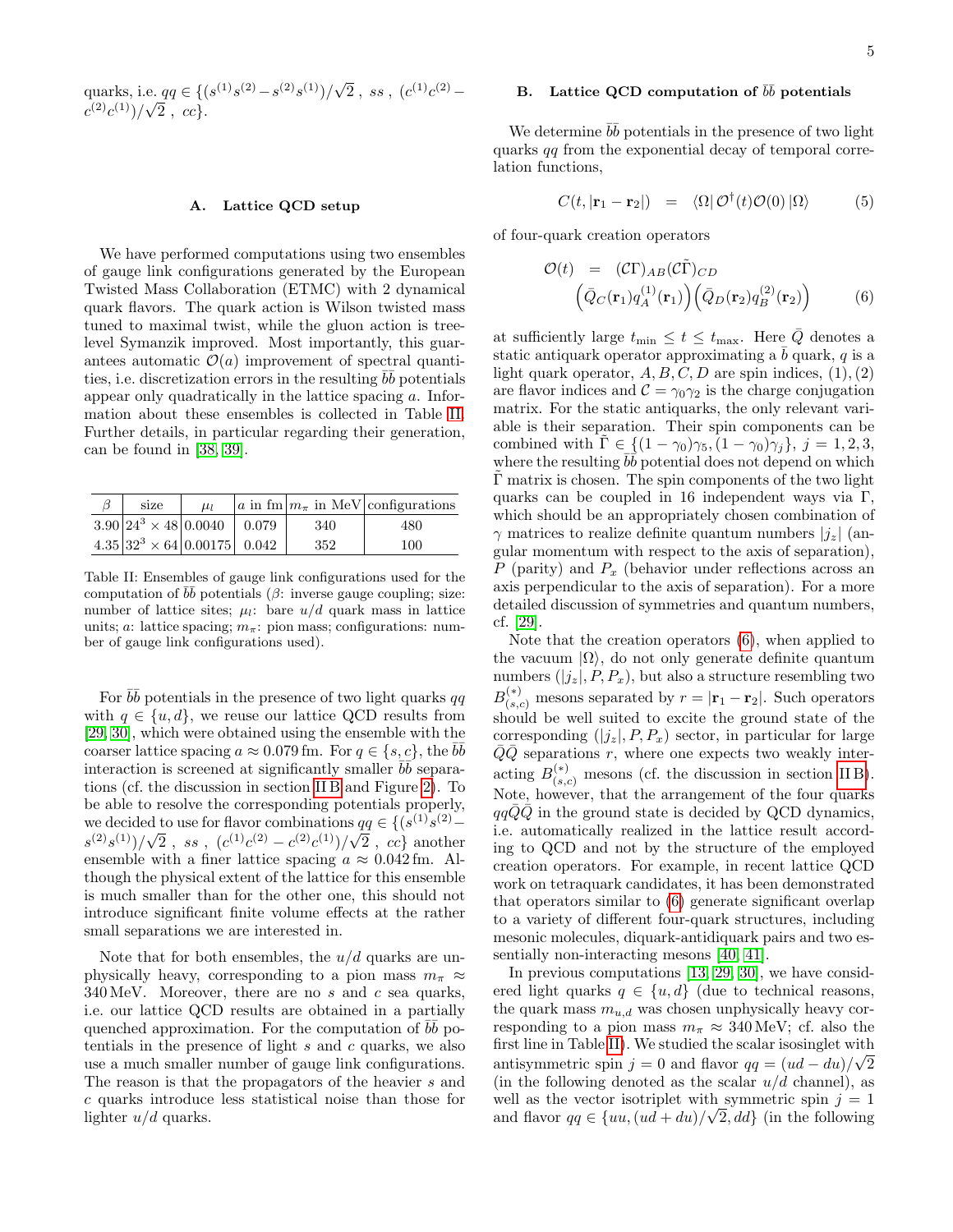denoted as the vector  $u/d$  channel), which are the two attractive channels between ground state mesons  $(B \text{ and }$  $B^*$ ). Note that the scalar  $u/d$  channel was found to be more attractive than the vector  $u/d$  channel, as expected from quark model considerations (cf. eq. [\(1\)](#page-1-1) and the discussion in section [II B\)](#page-1-4).

In this work, we extend these computations to heavier pairs of light quarks  $qq = ss$  and  $qq = cc$ . For these symmetric flavor combinations, the only attractive channel for two ground state mesons  $(B_{s,c}^{(*)})$  is the vector channel, i.e. with light quark spin  $j = 1$ . It corresponds to  $\Gamma = (1 + \gamma_0)\gamma_j$ ,  $j = 1, 2, 3$ , in the creation operator [\(6\)](#page-4-1).

To be able to study also the scalar channel, i.e.  $j = 0$ , with strange and charm quarks, we consider two hypothetical degenerate flavors with the mass of the strange or the charm quark, which allow to form antisymmetric flavor combinations  $qq = (s^{(1)}s^{(2)} - s^{(2)}s^{(1)})/\sqrt{2}$ and  $qq = (c^{(1)}c^{(2)} - c^{(2)}c^{(1)})/\sqrt{2}$ . It corresponds to  $\Gamma = (1 + \gamma_0)\gamma_5$  in the creation operator [\(6\)](#page-4-1).

For further details regarding the lattice QCD computation of  $b\bar{b}$  potentials, we refer to [\[29,](#page-10-25) [30\]](#page-10-26). Examples for  $qq = (ud - du)/\sqrt{2}$  (scalar  $u/d$  channel) and for  $qq \in \{uu, (ud+du)/\sqrt{2}, dd\}$  (vector  $u/d$  channel) are shown in [\[13\]](#page-10-9), Figure 1.

### <span id="page-5-1"></span>C. Fitting eq. [\(4\)](#page-3-2) to lattice QCD  $b\bar{b}$  potential results

To describe the lattice QCD  $b\bar{b}$  potential results  $V^{\text{lat}}(r)$ by continuous functions, we perform uncorrelated  $\chi^2$ minimizing fits of eq.  $(4)$ , i.e. we minimize

<span id="page-5-0"></span>
$$
\chi^2 = \sum_{r = r_{\min}, \dots, r_{\max}} \left( \frac{V(r) - V^{\text{lat}}(r)}{\Delta V^{\text{lat}}(r)} \right)^2 \tag{7}
$$

with respect to the parameters  $\alpha$ , d and  $V_0$ , while keeping  $p = 2$  fixed (cf. the discussion in section IIC) [\[50\]](#page-11-9).  $\Delta V^{\text{lat}}$ denote the corresponding statistical errors.

We perform these fits for the scalar  $u/d$ , the vector  $u/d$ , the scalar  $s$ , the vector  $s$  and the scalar  $c$  channel. The lattice QCD  $b\bar{b}$  potential of the remaining vector c channel is, however, strongly screened and consistent with  $V^{\text{lat}}(r) = 0$  for  $r > 2a$ . Such results are not sufficient to perform a stable fit.

To investigate and quantify systematic errors, we do not only perform a single fit for each of the mentioned five channels, but a large number of fits, where we vary the following parameters:

• The range of temporal separations  $t_{\min} \leq t \leq t_{\max}$ of the correlation function  $C(t, r)$  (eq. [\(5\)](#page-4-2)) at which  $V^{\text{lat}}(r)$  is read off, according to:

- 
$$
t_{\text{max}} - t_{\text{min}} \ge a
$$
;  
\n- for  $u/d$  channels:  
\n $4a \le t_{\text{min}}, t_{\text{max}} \le 9a$ ;

– for  $s$  and  $c$  channels:  $10a \le t_{\min} \le 14a$ ,  $t_{\max} \le 19a$ 

(small  $t_{\min}$  might lead to a contamination by excited states; large  $t_{\min}$  and  $t_{\max}$  drastically increase statistical errors).

- The range of spatial  $b\bar{b}$  separations  $r_{\min} \leq r \leq r_{\max}$ considered in the  $\chi^2$  minimizing fit [\(7\)](#page-5-0), according to:
	- for the vector  $u/d$  channel:  $r_{\rm min} = 2a$  [\[51\]](#page-11-10);
	- for all other channels:  $r_{\min} \in \{2a, 3a\};$
	- for  $u/d$  channels:  $r_{\text{max}} \in \{8a, 9a, 10a\};$
	- for  $s$  and  $c$  channels:  $r_{\text{max}} \in \{7a, 8a\}$

 $(V<sup>lat</sup>(r)$  at small  $r < 2a$  are expected to suffer from sizable lattice discretization errors, while  $V^{\text{lat}}(r)$  at large  $r$  is essentially a constant, i.e. has little effect on the relevant fit parameters  $\alpha$  and  $d$ ).

For each of the fitting parameters  $\alpha$ , d and  $V_0$ , we construct a distribution by considering the results of all the above listed fits weighted by  $\exp(-\chi^2/\text{dof})$  with  $\chi^2$  from eq. [\(7\)](#page-5-0). The central values of  $\alpha$ , d and  $V_0$  are then defined as the medians of the corresponding distributions and the lower/upper systematic uncertainties are given by the difference of the 16th/84th percentiles to the medians (in the case of a Gaussian distribution, an uncertainty defined in this way would correspond to its width, i.e.  $1\sigma$ ). Since in general the distributions are asymmetric, the systematic uncertainties are asymmetric as well. For more details regarding this method of estimating systematic errors we refer to [\[42\]](#page-11-11).

Finally, to include statistical errors, we compute the jackknife errors of the medians of  $\alpha$ , d and  $V_0$  and add them in quadrature to the corresponding systematic uncertainties.

To illustrate this error estimation procedure, we show in Figure [3](#page-6-1) example histograms representing the distribution of  $\alpha$  and d for the scalar  $u/d$  channel. The green, red and blue bars correspond to the systematic, statistical and combined errors, respectively. In the following, we will always use and quote the combined errors represented by the blue bars.

The final results for  $\alpha$  and  $d$  are collected in Table [III.](#page-6-2) Note that within errors they agree with the model considerations and crude quantitative expectations discussed in section [II.](#page-1-0) We do not list results for  $V_0$ , since it is an irrelevant constant corresponding to twice the mass of a static-light meson. The fit function [\(4\)](#page-3-2) with the parameter sets from Table [III](#page-6-2) and the corresponding error bands are shown in Figure [4.](#page-7-0) Clearly, these results confirm the qualitative expectations discussed in section [II B:](#page-1-4)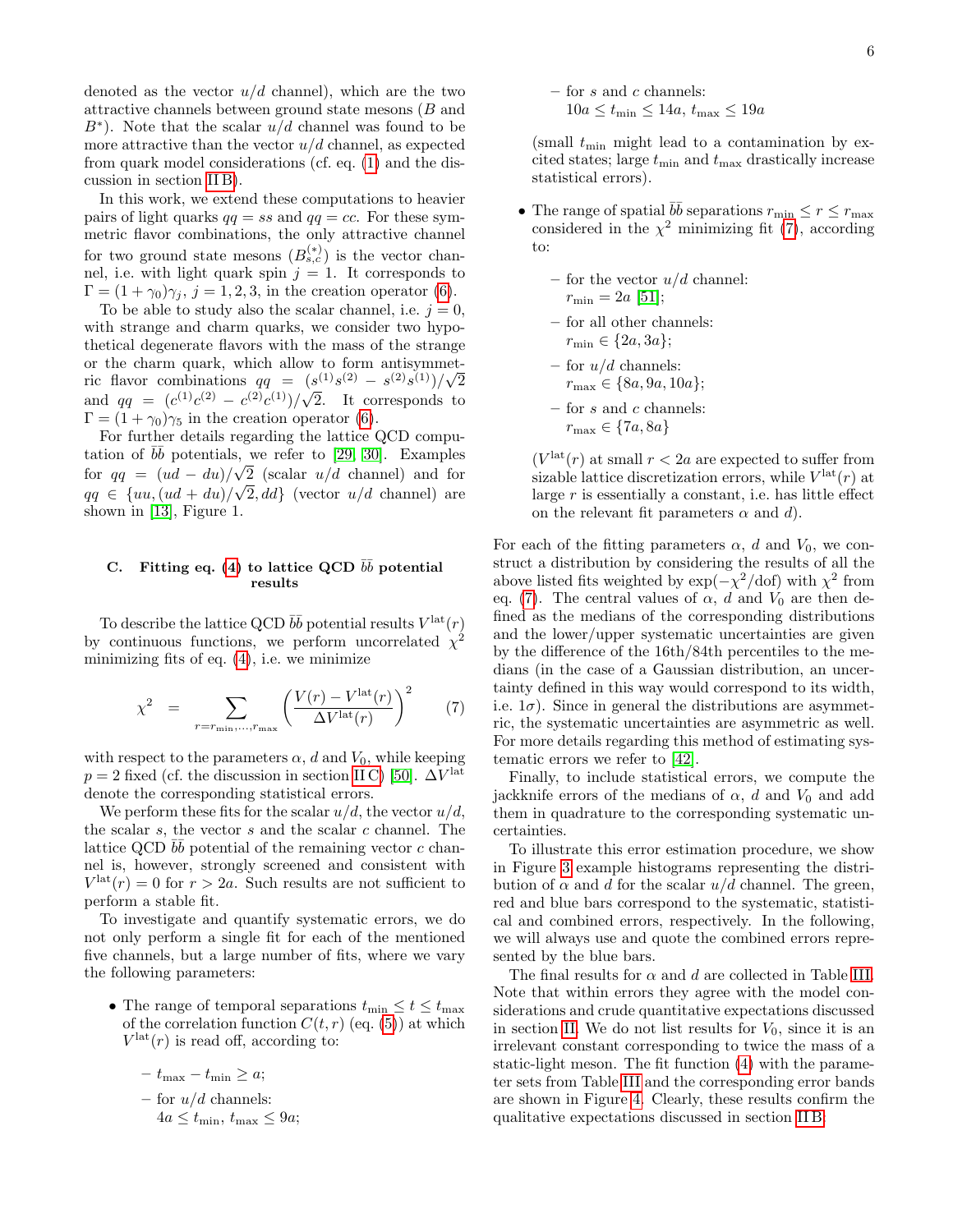

<span id="page-6-1"></span>Figure 3: (Color online). Histograms used to estimate systematic errors for  $\alpha$  and d for the scalar  $u/d$  channel (green, red and blue bars represent systematic, statistical and combined errors, respectively).

- (1) The screening of the  $b\bar{b}$  interaction is stronger for heavier light quarks qq.
- (2) The scalar channels are more attractive than the corresponding vector channels.

| qq                                                                                                                    | spin | $\alpha$                                                                    | $d$ in fm |
|-----------------------------------------------------------------------------------------------------------------------|------|-----------------------------------------------------------------------------|-----------|
| $(ud - du)/\sqrt{2}$                                                                                                  |      | $\vert \text{scalar} \vert 0.35^{+0.04}_{-0.04} \vert 0.42^{+0.08}_{-0.08}$ |           |
| <i>uu</i> , $(ud+du)/\sqrt{2}$ , <i>dd</i> vector $0.29^{+0.04}_{-0.06}$ $0.16^{+0.02}_{-0.01}$                       |      |                                                                             |           |
| $(s^{(1)}s^{(2)} - s^{(2)}s^{(1)})/\sqrt{2}\Big \text{scalar}\Big 0.27^{+0.08}_{-0.05}\Big 0.20^{+0.10}_{-0.10}\Big $ |      |                                                                             |           |
| SS                                                                                                                    |      | $ vector 0.18^{+0.09}_{-0.02} 0.18^{+0.11}_{-0.05}$                         |           |
| $(c^{(1)}c^{(2)} - c^{(2)}c^{(1)})/\sqrt{2}$ scalar $ 0.19_{-0.07}^{+0.12} 0.12_{-0.02}^{+0.03}$                      |      |                                                                             |           |

<span id="page-6-2"></span>Table III: Parameters  $\alpha$  and d obtained from  $\chi^2$  minimizing fits of [\(4\)](#page-3-2) to lattice QCD  $b\bar{b}$  potential results.

#### <span id="page-6-0"></span>IV. DEPENDENCE OF THE EXISTENCE OF  $qq\bar{b}\bar{b}$  TETRAQUARK STATES ON THE LIGHT QUARK MASS

In [\[13\]](#page-10-9), we have found evidence for a bound state in the scalar  $u/d$  channel, i.e. the existence of a  $qq\bar{b}\bar{b}$  = ud $b\bar{b}$  tetraquark. For heavier quarks qq, the effective  $b\bar{b}$ potentials are less attractive. This has qualitatively been anticipated in section [II](#page-1-0) and quantified in section [III](#page-3-0) (in particular cf. the resulting values for  $\alpha$  and d in Table [III](#page-6-2) and the plots in Figure [4\)](#page-7-0). Thus, for a sufficiently heavy pair of light quarks qq we expect that the  $qq\bar{b}\bar{b}$  system will not anymore be able to form a bound state. In the following, we investigate whether this is already the case for strange and/or charm quark masses. We also study the vector channels.

## <span id="page-6-4"></span>A. The  $b\bar b$  Hamiltonian

We define  $U(r) = V(r)|_{V_0=0, p=2}$  with  $V(r)$  from of eq. [\(4\)](#page-3-2).  $U(r)$  with a set of fit parameters  $\alpha$  and d from Ta-ble [III](#page-6-2) corresponds to the ground state energy of a  $qq\bar{b}\bar{b}$ 4-quark system in a specific channel minus the energy of a pair of far separated  $B_{(s,c)}^{(*)}$  mesons. Thus, the corresponding Hamiltonian for the relative coordinate of the  $\overline{b}$  quarks is

<span id="page-6-5"></span>
$$
H = \frac{\mathbf{p}^2}{2\mu} + 2m_H + U(r), \tag{8}
$$

where  $\mu = m_H/2$  is the reduced mass. At large separations, each  $\bar{b}$  quark carries the mass of a  $B_{(s,c)}^{(*)}$  meson because of screening, and thus  $m_H = m_{B_{(s,c)}^{(*)}}$ . At small separations,  $m_H = m_b$  could be more appropriate. Throughout this section, we always consider two choices,  $m_H = m_{B_{(s,c)}}$  and  $m_H = m_b$ , which yield qualitatively identical results. Note that any dependence on the heavy  $\overline{b}$  spins is neglected, because  $V(r)$  has been computed in the static limit  $m_b \to \infty$ . Since the  $\bar{b}$  quarks are quite heavy, we expect the static limit to be a reasonable approximation.

In classical mechanics, the  $b\bar{b}$  separation r would vanish for the ground state, but after quantizing the system, a bound 4-quark state  $(E < 2m_H)$  may not exist anymore.

## B. An analytical estimate for  $qq\bar{b}\bar{b}$  binding

In [\[13\]](#page-10-9), we have derived an approximate analytical rule for the existence/non-existence of a bound  $qq\bar{b}\bar{b}$  state using the Bohr-Sommerfeld quantization condition. If

<span id="page-6-3"></span>
$$
\mu \alpha d \geq \frac{9\pi^2}{128 \times 2^{1/p} (\Gamma(1+1/2p))^2} \tag{9}
$$

is fulfilled, there should be at least one bound state. The right hand side of this rule has a rather moderate dependence on the exponent  $p$ . For example, when  $p$  increases from the expected values of 1.5 to 2.0 (cf. section  $\text{HC}$ ), the right hand side only changes from 0.55 to 0.60. Thus, the existence of a bound state mainly depends on the product of parameters  $u \alpha d$ .

With the medians for the parameters  $\alpha$  and d (cf. Table [III\)](#page-6-2), we determine the left hand side of eq. [\(9\)](#page-6-3). For the reduced mass, we use both  $m_H = m_{B_{(s,c)}}$  ( $m_B =$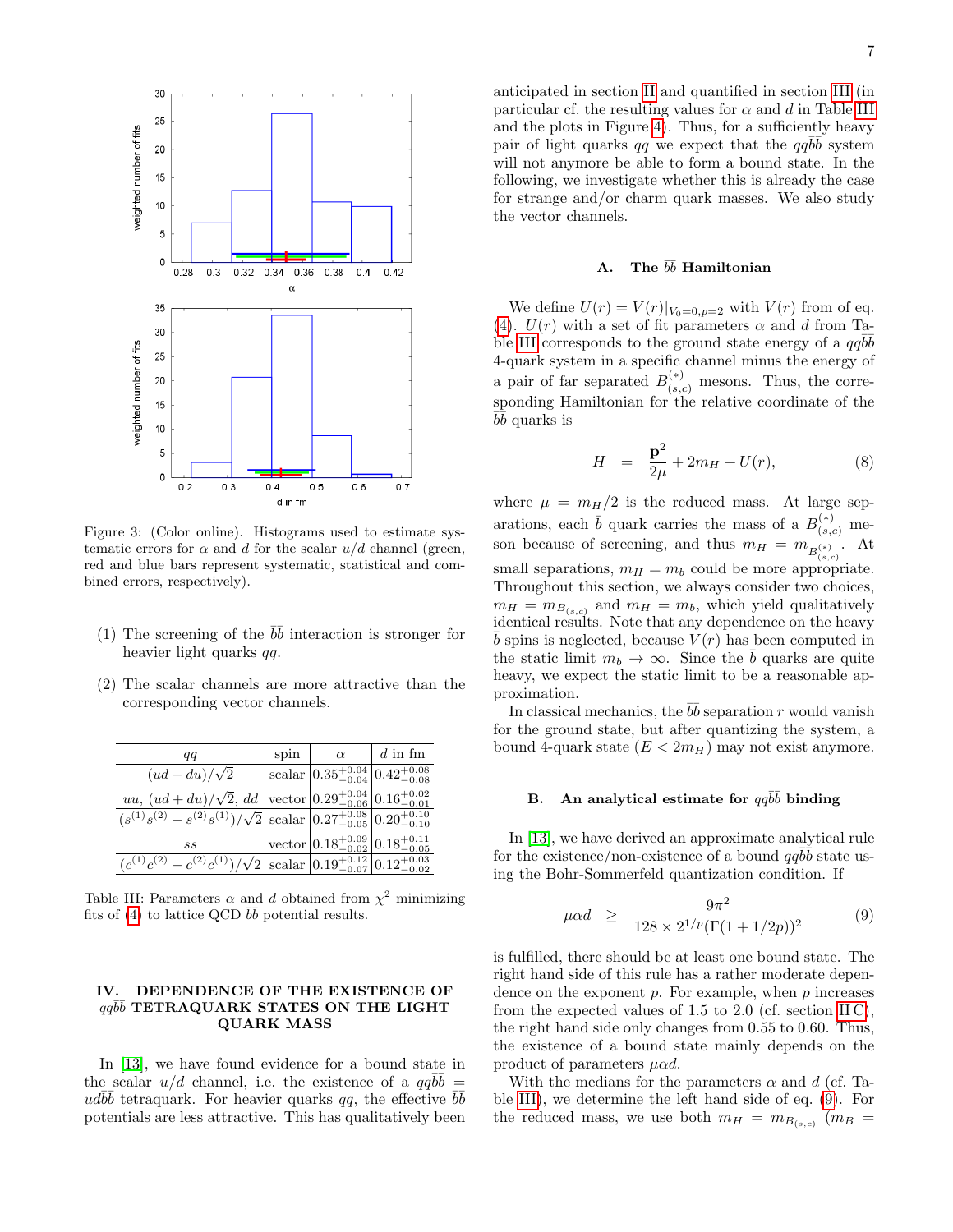

<span id="page-7-0"></span>Figure 4: (Color online).  $b\bar{b}$  potentials in the presence of two lighter quarks qq (qq flavor: up/down in green, strange in blue, charm in red; qq spin:  $j = 0$ , i.e. scalar, in the upper line,  $j = 1$ , i.e. vector, in the lower line). The plotted curves with the error bands correspond to eq. [\(4\)](#page-3-2) with the parameter sets from Table [III.](#page-6-2) Vertical lines indicate lattice separations  $r = 2a, 3a, \ldots$  of lattice QCD potential results  $V^{\text{lat}}(r)$  used to generate the parameter sets from Table [III](#page-6-2) via  $\chi^2$  minimizing fits.

 $5279 \,\text{MeV}, m_{B_s} = 5367 \,\text{MeV}, m_{B_c} = 6276 \,\text{MeV}$  [\[43\]](#page-11-12)), which is certainly a good choice for large  $b\bar{b}$  separations, and  $\mu = m_b/2$  ( $m_b = 4977$  MeV, from quark models [\[24\]](#page-10-20)), which might be more appropriate for small  $b\bar{b}$  separations (cf. the discussion in section [IV A\)](#page-6-4). The results for  $\mu \alpha d$ for the  $u/d$ , s and scalar c and vector channels are col-lected in Table [IV.](#page-7-1) For the scalar  $u/d$  channel, there is strong indication for the existence of a tetraquark (i.e.  $\mu \alpha d \gg 0.60$ , which confirms our findings from [\[13\]](#page-10-9). For the vector s channel and for charm quarks, bound  $qq\bar{b}\bar{b}$ states are not expected (i.e.  $\mu \alpha d \ll 0.60$ ). For the vector  $u/d$  and the scalar s channel the situation is less clear. A more rigorous and quantitative analysis is needed, which is part of the following section.

#### C. Numerical solution of the Schrödinger equation

To investigate the existence of a bound state more rigorously, we solve the Schrödinger equation with the Hamiltonian [\(8\)](#page-6-5) numerically. The strongest binding is

| $\mu \alpha d$                                      |        |                       |             |  |
|-----------------------------------------------------|--------|-----------------------|-------------|--|
| qq                                                  | spin   | $m_H = m_{B_{(s,c)}}$ | $m_H = m_b$ |  |
| $(ud - du)/\sqrt{2}$                                | scalar | 1.97                  | 1.86        |  |
| uu, $(ud + du)/\sqrt{2}$ , dd                       | vector | 0.60                  | 0.57        |  |
| $(s^{(1)}s^{(2)} - s^{(2)}s^{(1)})/\sqrt{2}$ scalar |        | 0.74                  | 0.69        |  |
| SS                                                  | vector | 0.44                  | 0.41        |  |
| $(c^{(1)}c^{(2)} - c^{(2)}c^{(1)})/$                | scalar | 0.34                  | 0.27        |  |

<span id="page-7-1"></span>Table IV: Values for  $\mu \alpha d$ , which represent the left hand side of eq. [\(9\)](#page-6-3). Values  $> 0.60$  (right hand side of eq. (9) for  $p = 2$ ) point towards the existence of a bound  $q\bar{q}\bar{b}\bar{b}$  state, while values < 0.60 are an indication against the existence of such a state.

expected in an s-wave, for which the radial equation is

<span id="page-7-2"></span>
$$
\left(-\frac{1}{2\mu}\frac{d^2}{dr^2} + U(r)\right)R(r) = \underbrace{\left(E - 2m_H\right)}_{=E_B}R(r) \quad (10)
$$

with the wave function  $\psi = \psi(r) = R(r)/r$ . If  $E_B = E 2m_H < 0$ ,  $-E_B$  can be interpreted as the binding energy. We proceed as explained in [\[13\]](#page-10-9) and solve this equation by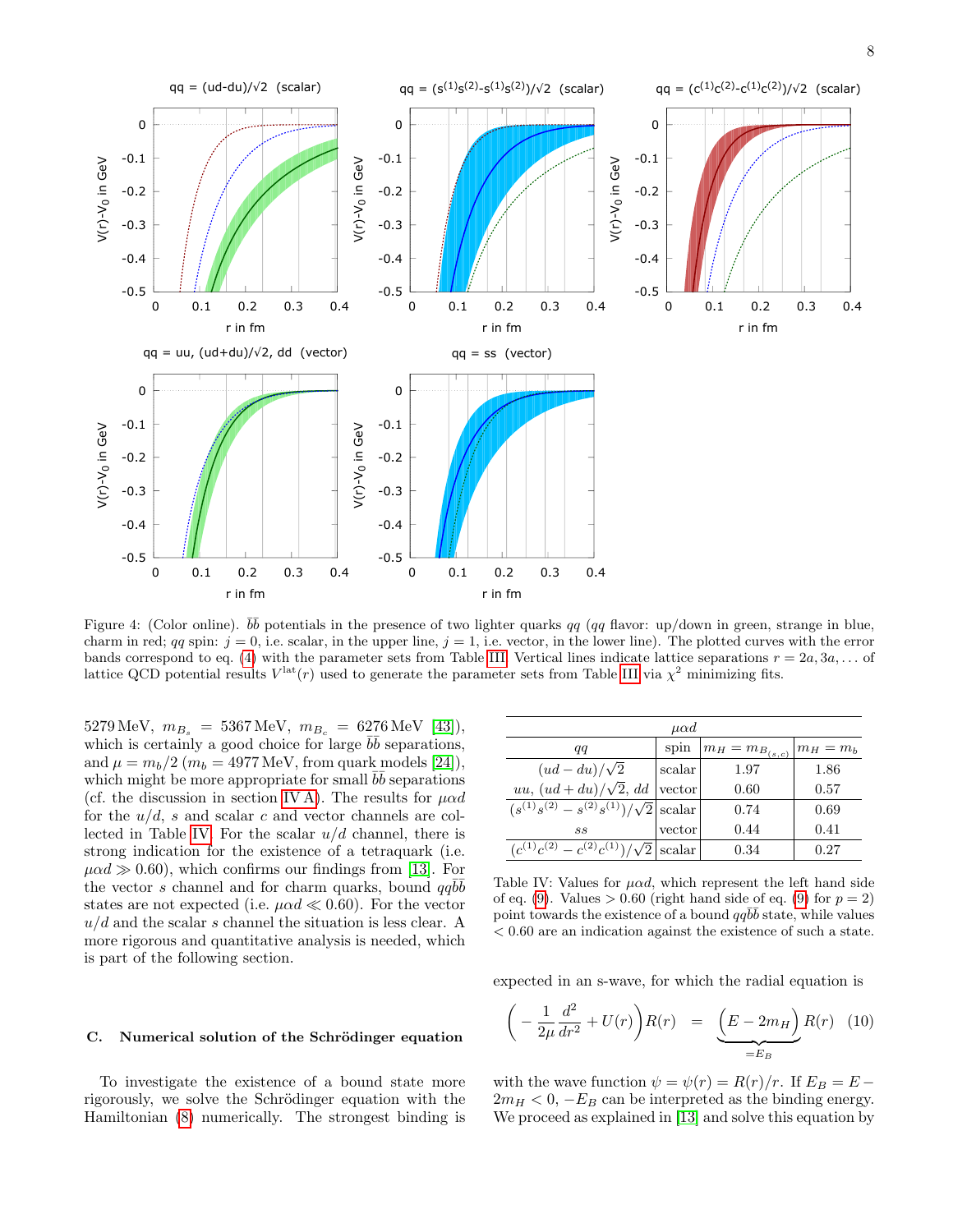imposing Dirichlet boundary conditions  $R(r = \infty) = 0$ and using 4th order Runge-Kutta shooting.

For the scalar  $u/d$  channel, the lowest eigenvalue  $E_B$  < 0, which implies the existence of a bound four-quark state. For all other channels, i.e. the vector  $u/d$  and the s and c channels,  $E_B > 0$ , i.e. the corresponding  $qq\bar{b}\bar{b}$ tetraquarks will most likely not exist in these channels [\[52\]](#page-11-13). These findings confirm the analytical estimates obtained in the previous subsection (eq. [\(9\)](#page-6-3) and Table [IV\)](#page-7-1).

The central value and the combined systematic and statistical error for the binding energy  $E_B$  of the tetraquark state in the scalar  $u/d$  channel is obtained by the method discussed in section [III C](#page-5-1) (generating a distribution for  $E_B$  from the fits listed in section [III C\)](#page-5-1):

$$
E_B = -90^{+46}_{-42} \text{ MeV} \quad \text{(for } m_H = m_B), \tag{11}
$$

$$
E_B = -93^{+47}_{-43} \text{ MeV} \quad \text{(for } m_H = m_b). \tag{12}
$$

These binding energies are roughly twice as large as their combined systematic and statistical errors. In other words, the confidence level for this  $ud\bar{b}\bar{b}$  tetraquark state is around  $2\sigma$ . The corresponding histogram for  $m_H = m_B$  is shown in Figure [5.](#page-8-1)



<span id="page-8-1"></span>Figure 5: (Color online). Histogram used to estimate the systematic error for the binding energy  $E_B$  for the scalar  $u/d$ channel and  $m_H = m_B$  (green, red and blue bars represent systematic, statistical and combined errors, respectively).

To crudely quantify also the non-existence of bound four-quark states in the remaining channels, we determine numerically by which factors the heavy masses  $m_H$ in the Schrödinger equation  $(10)$  have to be increased to obtain bound states, i.e. tiny but negative energies  $E_B$ (the potentials  $U(r)$  are kept unchanged, i.e. we stick to the medians for  $\alpha$  and d from Table [III\)](#page-6-2). The resulting factors are collected in Table [V.](#page-8-2) While the scalar s channel is quite close to be able to host a bound state, the scalar c channel and the vector channels are rather far away, since they would require  $\bar{b}$  quarks approximately 1.6 . . . 3.3 times as heavy as they are in nature. Note that the factors listed in Table [V](#page-8-2) could also be relevant for quark models aiming at studying the binding of tetraquarks quantitatively.

In Figure [6,](#page-9-0) we present our results in an alternative graphical way. Binding energy isolines  $E_B(\alpha, d) =$ 

| qq                                                  | spin   | $m_H = m_{B_{(s,c)}}$ | $ m_H=m_b$ |
|-----------------------------------------------------|--------|-----------------------|------------|
| $(ud - du)/\sqrt{2}$                                | scalar | 0.46                  | 0.49       |
| uu, $(ud+du)/\sqrt{2}$ , dd                         | vector | 1.49                  | 1.57       |
| $(s^{(1)}s^{(2)} - s^{(2)}s^{(1)})/\sqrt{2}$ scalar |        | 1.20                  | 1.29       |
| SS                                                  | vector | 2.01                  | 2.18       |
| $(c^{(1)}c^{(2)} - c^{(2)}c^{(1)})/\sqrt{2}$ scalar |        | 2.57                  | 3.24       |

<span id="page-8-2"></span>Table V: Factors by which the mass  $m_H$  has to be multiplied to obtain a tiny but negative energy  $E_B$ . Factors  $\ll 1$  indicate strongly bound states, while for values  $\gg$  1 bound states are essentially excluded.

constant are plotted in the  $\alpha$ -d-plane starting at a tiny energy  $E_B = -0.1 \,\text{MeV}$  up to rather strong binding,  $E_B = -100 \,\text{MeV}$  (gray dashed lines have been computed with  $m_H = m_{B_{(s,c)}}$ , gray solid lines with  $m_H = m_b$ ). The three plots correspond to  $u/d$ , s and c light quarks qq, respectively. Each fit of eq. [\(4\)](#page-3-2) to lattice QCD  $b\bar{b}$ potential results (cf. the detailed discussion about systematic error estimation for  $\alpha$  and d in section [III C\)](#page-5-1) is represented by a dot (red: scalar channels; green: vector channels; crosses:  $r_{\min} = 2a$ ; boxes:  $r_{\min} = 3a$ ). The extensions of these point clouds represent the systematic uncertainties with respect to  $\alpha$  and d. If a point cloud is localized above or left of the isoline with  $E_B = -0.1$  MeV (approximately the binding threshold), the corresponding four quarks  $qq\bar{b}\bar{b}$  will not form a bound state. A localization below or right of that isoline is a strong indication for the existence of a tetraquark. In case the point cloud is intersected by that isoline, the estimated systematic error is too large to make a definite statement regarding the existence or non-existence of a bound fourquark state. The big red and green bars in horizontal and vertical direction represent the combined systematic and statistical errors of  $\alpha$  and d, as quoted in Table [III.](#page-6-2) One can observe and conclude the following from Figure [6:](#page-9-0)

- There is clear evidence for a tetraquark state in the scalar  $u/d$  channel.
- The scalar s channel is close to binding/unbinding. A definite statement with our currently available lattice QCD data is not possible.
- the scalar c and all vector channels do not host a bound four-quark state.

These findings are consistent with the results presented above in Table [IV](#page-7-1) and Table [V.](#page-8-2)

#### <span id="page-8-0"></span>V. CONCLUSIONS AND OUTLOOK

In a previous publication [\[13\]](#page-10-9), we have found indication for the existence of a  $qq\bar{b}\bar{b}$  tetraquark with  $qq = (ud$  $du$ / $\sqrt{2}$  (i.e. in the scalar  $u/d$  channel). In this work, we have extended these studies by considering for qq not only  $u/d$ , but also heavier s and c quarks. In contrast to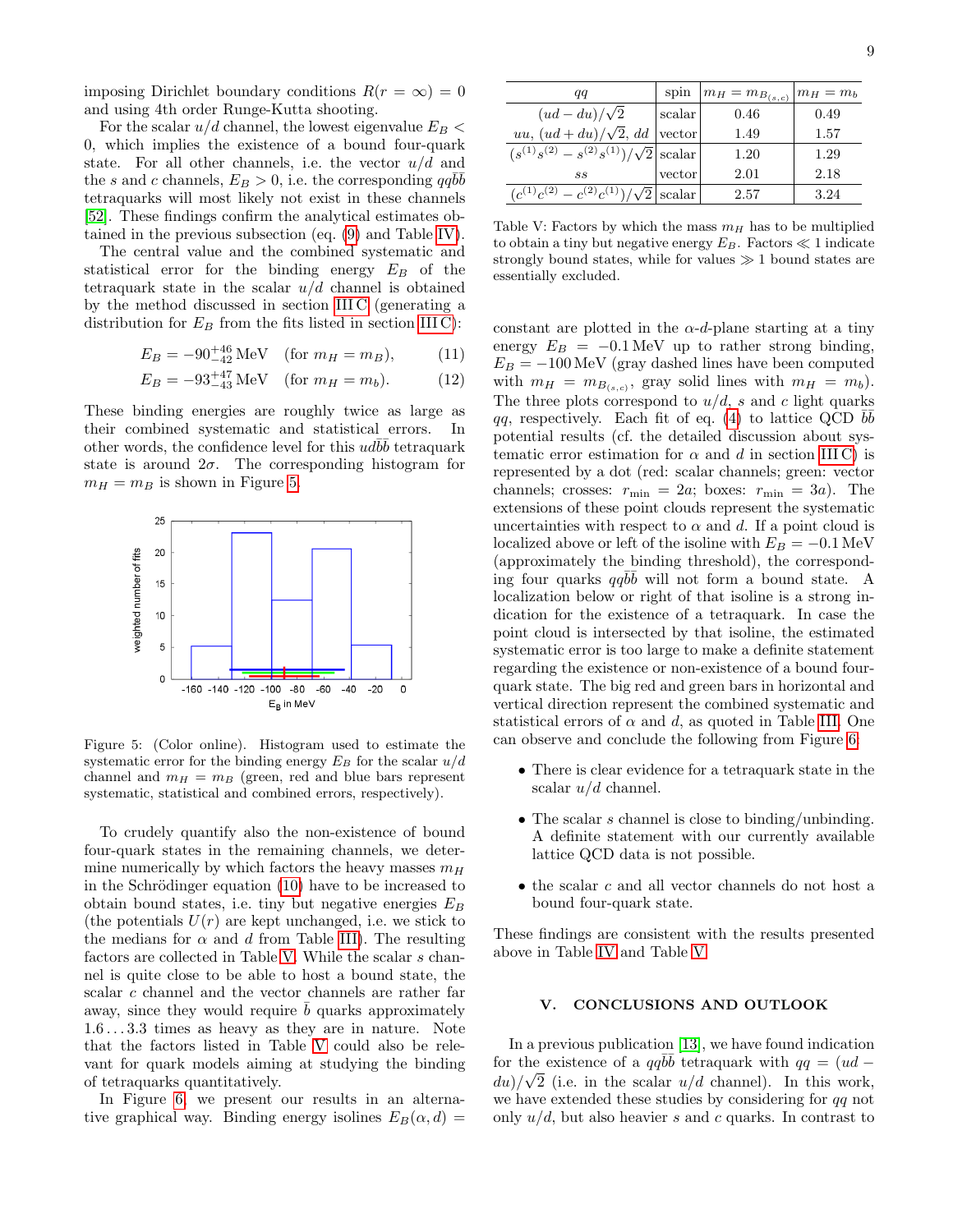

<span id="page-9-0"></span>Figure 6: (Color online). Binding energy isolines  $E_B(\alpha, d) =$ constant in the  $\alpha$ -d-plane for  $u/d$ , s and c light quarks qq, respectively (gray dashed lines:  $m_H = m_{B_{(s,c)}}$ ; gray solid lines:  $m_H = m_b$ ). The red and green dots represent the fits of eq. [\(4\)](#page-3-2) to lattice QCD  $b\bar{b}$  potential results, while the red and green bars are the corresponding combined systematic and statistical errors.

[\[13\]](#page-10-9), we have also investigated and quantified systematic uncertainties in detail.

Our main results are the following:

- We confirm the  $ud\bar{b}\bar{b}$  tetraquark state in the scalar  $u/d$  channel predicted in our previous paper [\[13\]](#page-10-9) with confidence level  $\approx 2\sigma$ . The overall quantum numbers of this state are  $I(J^P) = 0(1^+)$ .
- There is no bound four-quark state in the vector  $u/d$  channel  $(I(J<sup>P</sup>) = \in \{1(0^+), 1(1^+), 1(2^+)\}).$

Note, however, that we have been using unphysically heavy  $u/d$  quarks  $(m_\pi \approx 340 \,\text{MeV})$ . Since decreasing the light quark mass should enhance binding, it will be interesting to explore in the future whether a bound four-quark state exists at physically light  $u/d$  quark mass.

- $s s\overline{b}b$  and  $c c\overline{b}b$  tetraquarks, which correspond to the vector s and c channels  $(J^P \in \{0^+, 1^+, 2^+\})$ , do not exist.
- It is of conceptual interest to introduce a hypothetical second  $s$  or  $c$  quark flavor. Then it is possible to also study the scalar s and c chanpossible to also study the scalar *s* and *c* channels, i.e.  $((s^{(1)}s^{(2)} - s^{(2)}s^{(1)})/\sqrt{2})\overline{b}\overline{b}$  and  $((c^{(1)}c^{(2)} - s^{(2)})s^{(1)})/\sqrt{2}$  $c^{(2)}c^{(1)}/\sqrt{2}$   $\bar{b}\bar{b}$  systems  $(J^P = 1^+)$ . While in the scalar  $c$  channel there is no bound four-quark state, the situation is less clear for s quarks. Improved lattice QCD results (less statistical errors, finer resolution of  $b\bar{b}$  separations) are needed before a definite statement can be made. Binding in the hypothetical scalar s channel would indicate a fortiori binding for four-quark systems  $((us - su)/\sqrt{2})\overline{bb}$ and  $((ds - sd)/\sqrt{2})\overline{b}\overline{b}$ . Such light-strange channels would then be highly relevant for experimental tetraquark searches.

We consider these results to be important because they indicate both to experimental collaborations and to quark model phenomenologists which  $qq\bar{b}\bar{b}$  tetraquarks are expected to exist and which are not.

To supply data for future quark model studies of tetraquarks, we also provide parameterizations of the potential of two static antiquarks  $\overline{b}\overline{b}$  in the presence of two lighter quarks qq, where  $qq \in \{(ud - du)/\sqrt{2} , uu, (ud +$  $\frac{du}{\sqrt{2}}\left(\frac{1}{2}e^{(1)}\right)$  (s<sup>(1)</sup>s<sup>(2)</sup> – s<sup>(2)</sup>s<sup>(1)</sup>)/ $\sqrt{2}$ , ss, (c<sup>(1)</sup>c<sup>(2)</sup> –  $c^{(2)}c^{(1)}/\sqrt{2}$ . Moreover, we have determined quantitatively for these channels by which factor the heavy quark or meson mass  $m_H$  has to be increased to obtain a tetraquark state.

It is also interesting to compare our findings to other groups studying the same or similar systems using, however, different theoretical approaches. For instance in [\[47\]](#page-11-14), in the framework of QCD sum rules, binding for flavors equivalent to  $ud\overline{b}\overline{b}$ ,  $us\overline{b}\overline{b}$  and  $ss\overline{b}\overline{b}$  has been found, and no binding for doubly charmed tetraquarks. However, these bound systems have  $J^P = 0^-$  and  $J^P = 1^$ different from our results. Another example using the Dyson-Schwinger framework is [\[48\]](#page-11-15), where a tetraquark composed of four charm quarks, i.e.  $cc\bar{c}\bar{c}$ , has recently been predicted with a mass significantly lighter than  $2m_{\eta_c}$ . In principle our static antiquarks can also be considered as a crude approximation of  $\bar{c}\bar{c}$ . Since we do not find a bound state for  $qq = cc$ , there seems to be a qualitative discrepancy to our results, which would be interesting to understand and to resolve.

As an outlook, it would be interesting to decrease the light  $u/d$  quark mass to their physical value, since this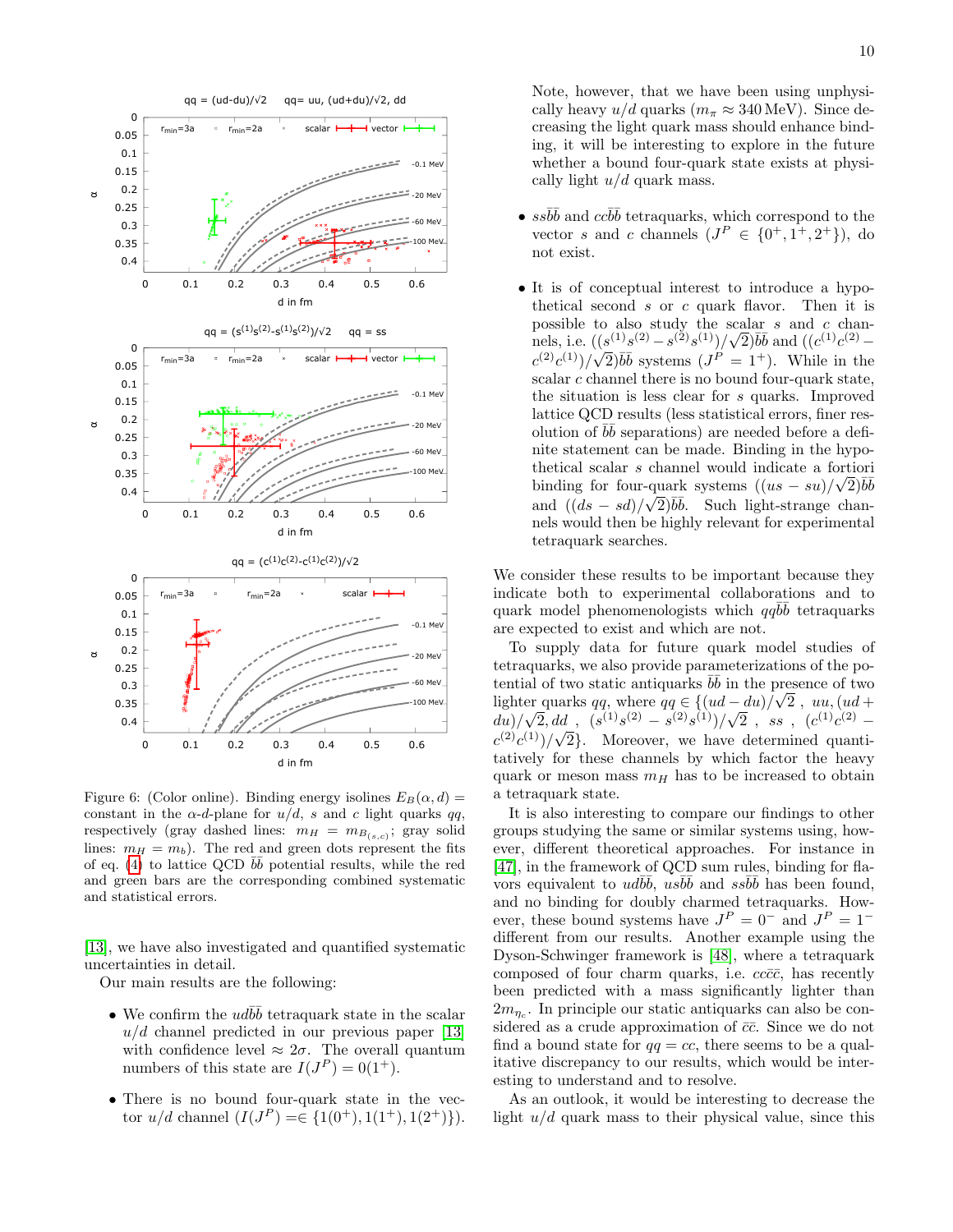should increase the radius of a  $B$  meson, reduce screening and, therefore, lead to a larger binding energy. As mentioned above, a tetraquark could then also exist in the vector  $u/d$  channel. Additionally, lighter  $u/d$  quark masses may also allow the study of light meson exchange interactions between the two  $B$  mesons. Because simulations and computations at lighter  $u/d$  quark masses are computationally very expensive, we leave them for a future publication. √

Since there is a bound state for  $qq = (ud - du)$  $\frac{1}{2}$  / $\sqrt{2}$ , and possibly even for  $qq = (s^{(1)}s^{(2)} - s^{(2)}s^{(1)})/\sqrt{2}$ , it will be very interesting to investigate  $u s \overline{b} \overline{b}$  (or equivalently  $ds \overline{b} \overline{b}$ ) systems. This will, however, require additional computations and also the implementation of certain modifications in our analysis procedure. We plan to study such flavor combinations in the near future.

Another interesting, but very challenging task, is to include corrections due to the heavy  $b\bar{b}$  spins. While in principle it is possible to compute such corrections using lattice QCD (cf. [\[44,](#page-11-16) [45\]](#page-11-17), where this has been pioneered for the standard static quark-antiquark potential), in practice we expect this to be extremely hard for  $qq\overline{b}\overline{b}$  systems. Therefore, a more promising and realistic approach seems to include such spin-dependent interactions in the Schrödinger equation, which will result in a coupled channel differential equation. We are currently in the process of exploring this approach, where first promising qualitative results have recently been presented at a conference [\[46\]](#page-11-18).

Once these techniques are fully developed for  $qq\bar{b}\bar{b}$  systems, it will be most interesting to extend them to  $q\bar{q}b\bar{b}$ systems and to study the crypto-exotic  $b\bar{b}$  tetraquark candidates observed by the BELLE collaboration [\[3\]](#page-10-2).

#### Acknowledgments

P.B. thanks IFT for hospitality and CFTP, grant FCT UID/FIS/00777/2013, for support. M.W. and A.P. acknowledge support by the Emmy Noether Programme of the DFG (German Research Foundation), grant WA 3000/1-1.

This work was supported in part by the Helmholtz International Center for FAIR within the framework of the LOEWE program launched by the State of Hesse.

Calculations on the LOEWE-CSC high-performance computer of Johann Wolfgang Goethe-University Frankfurt am Main were conducted for this research. We would like to thank HPC-Hessen, funded by the State Ministry of Higher Education, Research and the Arts, for programming advice.

- <span id="page-10-0"></span>[1] R. L. Jaffe, Phys. Rev. D 15, 267 (1977).
- <span id="page-10-1"></span>[2] R. L. Jaffe, Phys. Rept. 409 (2005) 1 [\[hep-ph/0409065\]](http://arxiv.org/abs/hep-ph/0409065).
- <span id="page-10-2"></span>[3] A. Bondar *et al.* [Belle Collaboration], Phys. Rev. Lett. 108, 122001 (2012) [\[arXiv:1110.2251](http://arxiv.org/abs/1110.2251) [hep-ex]].
- <span id="page-10-3"></span>[4] Z. Q. Liu *et al.* [Belle Collaboration], Phys. Rev. Lett. 110, 252002 (2013) [\[arXiv:1304.0121](http://arxiv.org/abs/1304.0121) [hep-ex]].
- <span id="page-10-4"></span>[5] K. Chilikin *et al.* [Belle Collaboration], Phys. Rev. D **90**, no. 11, 112009 (2014) [\[arXiv:1408.6457](http://arxiv.org/abs/1408.6457) [hep-ex]].
- <span id="page-10-5"></span>[6] T. Xiao, S. Dobbs, A. Tomaradze and K. K. Seth, Phys. Lett. B 727, 366 (2013) [\[arXiv:1304.3036](http://arxiv.org/abs/1304.3036) [hep-ex]].
- <span id="page-10-6"></span>[7] M. Ablikim et al. [BESIII Collaboration], Phys. Rev. Lett. 110, 252001 (2013) [\[arXiv:1303.5949](http://arxiv.org/abs/1303.5949) [hep-ex]].
- [8] M. Ablikim et al. [BESIII Collaboration], Phys. Rev. Lett. 112, no. 13, 132001 (2014) [\[arXiv:1308.2760](http://arxiv.org/abs/1308.2760) [hepex]].
- [9] M. Ablikim et al. [BESIII Collaboration], Phys. Rev. Lett. 111, no. 24, 242001 (2013) [\[arXiv:1309.1896](http://arxiv.org/abs/1309.1896) [hepex]].
- [10] M. Ablikim et al. [BESIII Collaboration], Phys. Rev. Lett. 112, no. 2, 022001 (2014) [\[arXiv:1310.1163](http://arxiv.org/abs/1310.1163) [hepex]].
- <span id="page-10-7"></span>[11] M. Ablikim et al. [BESIII Collaboration], Phys. Rev. Lett. 113, no. 21, 212002 (2014) [\[arXiv:1409.6577](http://arxiv.org/abs/1409.6577) [hepex]].
- <span id="page-10-8"></span>[12] R. Aaij et al. [LHCb Collaboration], Phys. Rev. Lett. 112, no. 22, 222002 (2014) [\[arXiv:1404.1903](http://arxiv.org/abs/1404.1903) [hep-ex]].
- <span id="page-10-9"></span>[13] P. Bicudo and M. Wagner, Phys. Rev. D 87, 114511 (2013) [\[arXiv:1209.6274](http://arxiv.org/abs/1209.6274) [hep-ph]].
- <span id="page-10-10"></span>[14] Z. S. Brown and K. Orginos, Phys. Rev. D 86, 114506 (2012) [\[arXiv:1210.1953](http://arxiv.org/abs/1210.1953) [hep-lat]].
- <span id="page-10-11"></span>[15] J. L. Ballot and J. M. Richard, Phys. Lett. B 123, 449

(1983).

- <span id="page-10-12"></span>[16] M. Born and R. Oppenheimer, Annalen der Physik 389, 457 (1927).
- <span id="page-10-13"></span>[17] C. Alexandrou and G. Koutsou, Phys. Rev. D 71, 014504 (2005) [\[hep-lat/0407005\]](http://arxiv.org/abs/hep-lat/0407005).
- <span id="page-10-14"></span>[18] F. Okiharu, H. Suganuma and T. T. Takahashi, Phys. Rev. D 72, 014505 (2005) [\[hep-lat/0412012\]](http://arxiv.org/abs/hep-lat/0412012).
- <span id="page-10-15"></span>[19] N. Cardoso, M. Cardoso and P. Bicudo, Phys. Rev. D 84, 054508 (2011) [\[arXiv:1107.1355](http://arxiv.org/abs/1107.1355) [hep-lat]].
- <span id="page-10-16"></span>[20] M. Cardoso, N. Cardoso and P. Bicudo, Phys. Rev. D 86, 014503 (2012) [\[arXiv:1204.5131](http://arxiv.org/abs/1204.5131) [hep-lat]].
- <span id="page-10-17"></span>[21] A. L. Guerrieri et al., PoS LATTICE 2014, 106 (2014) [\[arXiv:1411.2247](http://arxiv.org/abs/1411.2247) [hep-lat]].
- <span id="page-10-18"></span>[22] S. Prelovsek, C. B. Lang, L. Leskovec and D. Mohler, Phys. Rev. D 91, no. 1, 014504 (2015) [\[arXiv:1405.7623](http://arxiv.org/abs/1405.7623) [hep-lat]].
- <span id="page-10-19"></span>[23] A. De Rujula, H. Georgi and S. L. Glashow, Phys. Rev. D 12, 147 (1975).
- <span id="page-10-20"></span>[24] S. Godfrey and N. Isgur, Phys. Rev. D **32**, 189 (1985).
- <span id="page-10-21"></span>[25] S. Capstick and N. Isgur, Phys. Rev. D **34**, 2809 (1986).
- <span id="page-10-22"></span>[26] N. Brambilla et al., Phys. Rev. Lett. **105**, 212001 (2010) [Erratum-ibid. 108, 269903 (2012)] [\[arXiv:1006.2066](http://arxiv.org/abs/1006.2066) [hep-ph]].
- <span id="page-10-23"></span>[27] K. Jansen et al. [ETM Collaboration], JHEP 1201, 025 (2012) [\[arXiv:1110.6859](http://arxiv.org/abs/1110.6859) [hep-ph]].
- <span id="page-10-24"></span>[28] M. Luscher and P. Weisz, JHEP 0207, 049 (2002) [\[hep](http://arxiv.org/abs/hep-lat/0207003)[lat/0207003\]](http://arxiv.org/abs/hep-lat/0207003).
- <span id="page-10-25"></span>[29] M. Wagner [ETM Collaboration], PoS LATTICE 2010, 162 (2010) [\[arXiv:1008.1538](http://arxiv.org/abs/1008.1538) [hep-lat]].
- <span id="page-10-26"></span>[30] M. Wagner [ETM Collaboration], Acta Phys. Polon. Supp. 4, 747 (2011) [\[arXiv:1103.5147](http://arxiv.org/abs/1103.5147) [hep-lat]].